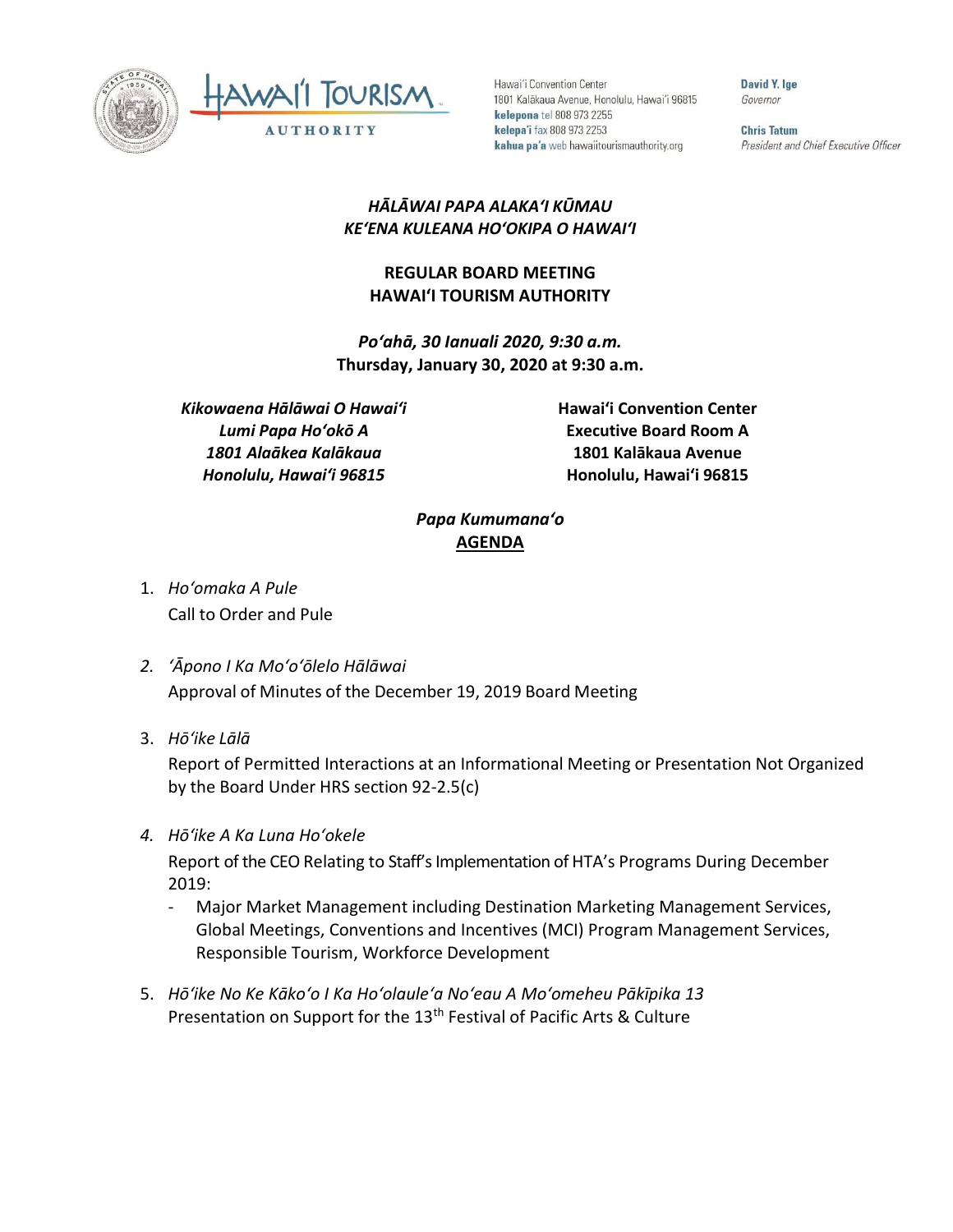

Hawai'i Convention Center 1801 Kalākaua Avenue, Honolulu, Hawai'i 96815 kelepona tel 808 973 2255 kelepa'i fax 808 973 2253 kahua pa'a web hawaiitourismauthority.org

David Y. Ine Governor

**Chris Tatum** President and Chief Executive Officer

- *6. ʻĀpono I Ka ʻŌlelo Hoʻoholo 2020-1-1* Requesting Board Approval for Resolution No. 2020-1-1 Authorizing the Transfer of an Unencumbered Appropriation Within the Sports Main Budget Category to the Perpetuating Hawaiian Culture Main Budget Category Fiscal Year 2020 Budget in Support of the 13<sup>th</sup> Festival of Pacific Arts & Culture
- *7. Hōʻike No Ke Kākoʻo I Ka Hoʻomanaʻo 75 O Ka Pau ʻAna O Ke Kaua Honua II* Presentation on Support for the 75<sup>th</sup> Commemoration of the End of World War II
- *8. ʻĀpono I Ka ʻŌlelo Hoʻoholo 2020-1-2* Requesting Board Approval for Resolution No. 2020-1-2 Authorizing the Transfer of an Encumbered Appropriation Balance Within the Sports Main Category to the Community Main Category, Fiscal Year 2020 Budget in support of the 75<sup>th</sup> Commemoration of the End of World War II
- 9. *Hōʻike ʻIkepili Noiʻi ʻOihana Hoʻomākaʻikaʻi*

Presentation and Discussion of Current Market Insights and Conditions in Hawai'i and Key Major Hawai'i Tourism Markets, Including the United States, Japan, Canada, Oceania, Other Asia, Europe, and Cruise

- *10. Hōʻike, Kūkākūkā A Hoʻoholo No Nā Moʻokālā* Presentation, Discussion and Action on HTA's Financial Reports for December 2019
- *11. Hōʻike No Ka Papahana Hoʻoponopono* Update on the Status of the 2018 Audit Action Plan
- *12. Hōʻike No Ke Kau ʻAhaʻōlelo 2020* Update Relating to the 2020 Legislative Session and Related Bills Relevant to HTA
- *13. Hōʻike A ʻĀpono I Ke Kulekele #500-01* Presentation and Approval of the Updated Emergency Operations Plan Policy #500-01
- *14. Hōʻike, Kūkākūkā a ʻĀpono I Ka Papahana Hōʻokele 2020-2025* Presentation, Discussion and Approval of the Hawaii Tourism Authority 5-year Strategic Plan 2020-2025
- *15. Hōʻike A Ke Kōmike Hokona Kūmau No Ke Kūkākūkā A Hoʻoholo* Report of the Marketing Standing Committee with the Committee's Recommendations to Support Various Marketing Proposals, for Discussion and Action by the Board